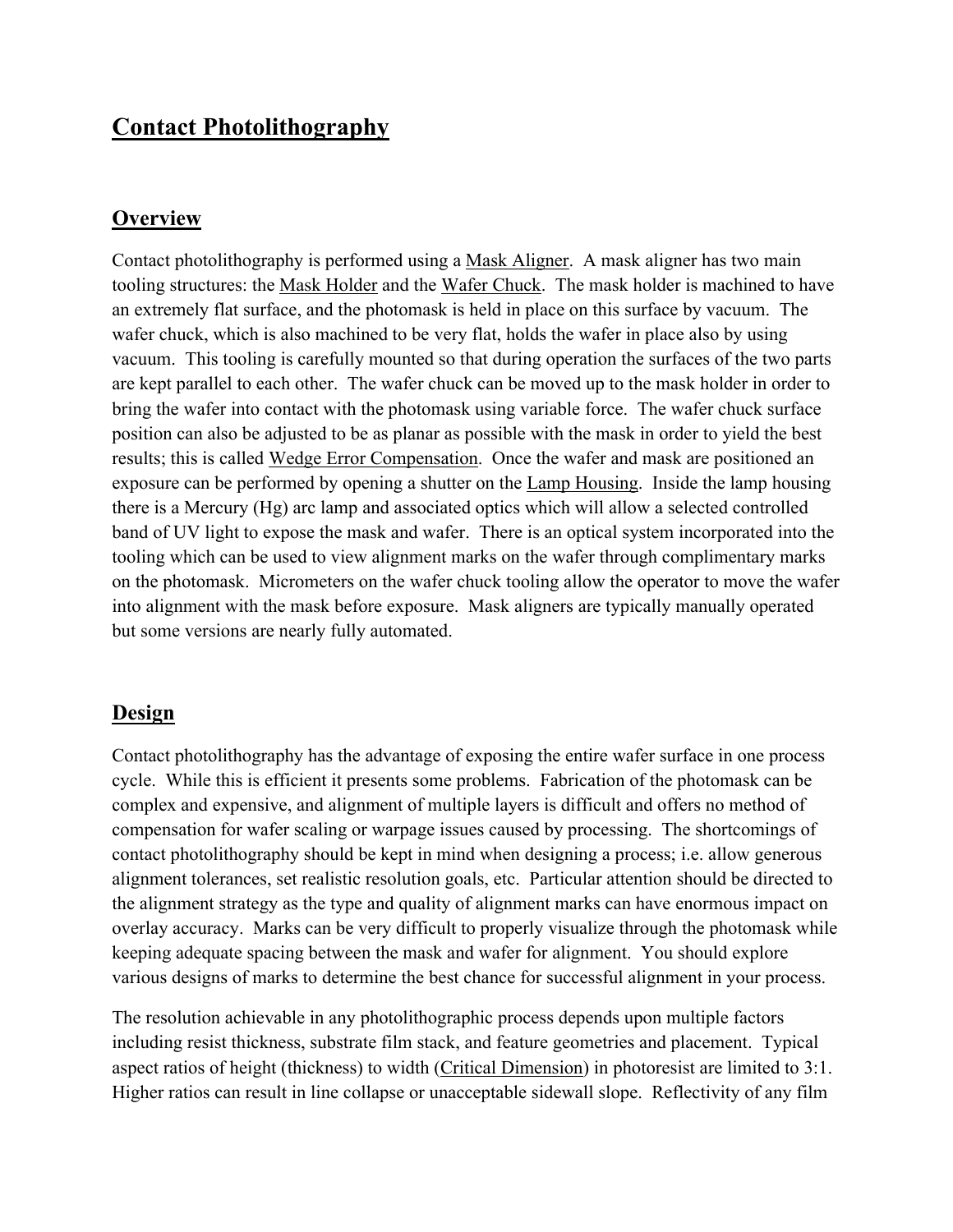stack should be considered, particularly if there is surface roughness. There will be significant impact on the exposure dose, and if there are different film stacks in different locations on the wafer the local dose required can change dramatically. This can be mitigated by introducing Mask Bias, where the mask features are adjusted in size to compensate for these and other optical effects. Printed feature sizes are strongly affected by not only reflectivity but by proximity effects, where the placement of features on the mask relative to open spaces or unexposed areas can alter the final results in unforeseen ways. Often the only way to determine these effects is to experiment and measure various combinations of features and placement before making the final mask.

Typical limitations for resolution and alignment on flat wafers with relatively thin resist are somewhat varying, as many factors contribute to the results. General "Rule of Thumb" values would be CD of  $>2\mu$ m and overlay  $>2\mu$ m. Better results are certainly possible but require careful planning and experienced operators.

# **Preparation**

Successful contact photolithography requires that the photomask, wafers, and tooling be as flat as possible. Mask blanks purchased from CNF are very flat Fused Silica material. You must ensure that your wafers meet your flatness requirements based on the resolution you intend to achieve. CNF does not typically sell Ultra-Flat wafers.

All materials to be used should be cleaned before you begin. Mask cleaning can be performed many ways including by using the **Hot Strip Bath** or the **Hamatech Hot Piranha** tool. Any contamination on the mask will cause non-flatness and degrade your results. Note that the process of making contact between the mask and wafer typically leads to resist contamination on the mask surface, so frequent cleaning of the mask is recommended.

Substrates themselves present two problem areas, the front side edge and the back side. Spin coating of photoresist always results in an edge bead due to surface tension effects. The height of the bead increases with the viscosity of the resist. This bead prevents the coated surface from making good contact with the mask, degrading resolution. This bead can be removed from whole wafers using the **Edge Bead Removal System**. Other substrates will require different methods. The back side of the substrate often has residual resist from the spinning process. This will cause non-flatness of the substrate and also degrades resolution. This can be removed manually but requires practice and patience to avoid damaging the front side resist.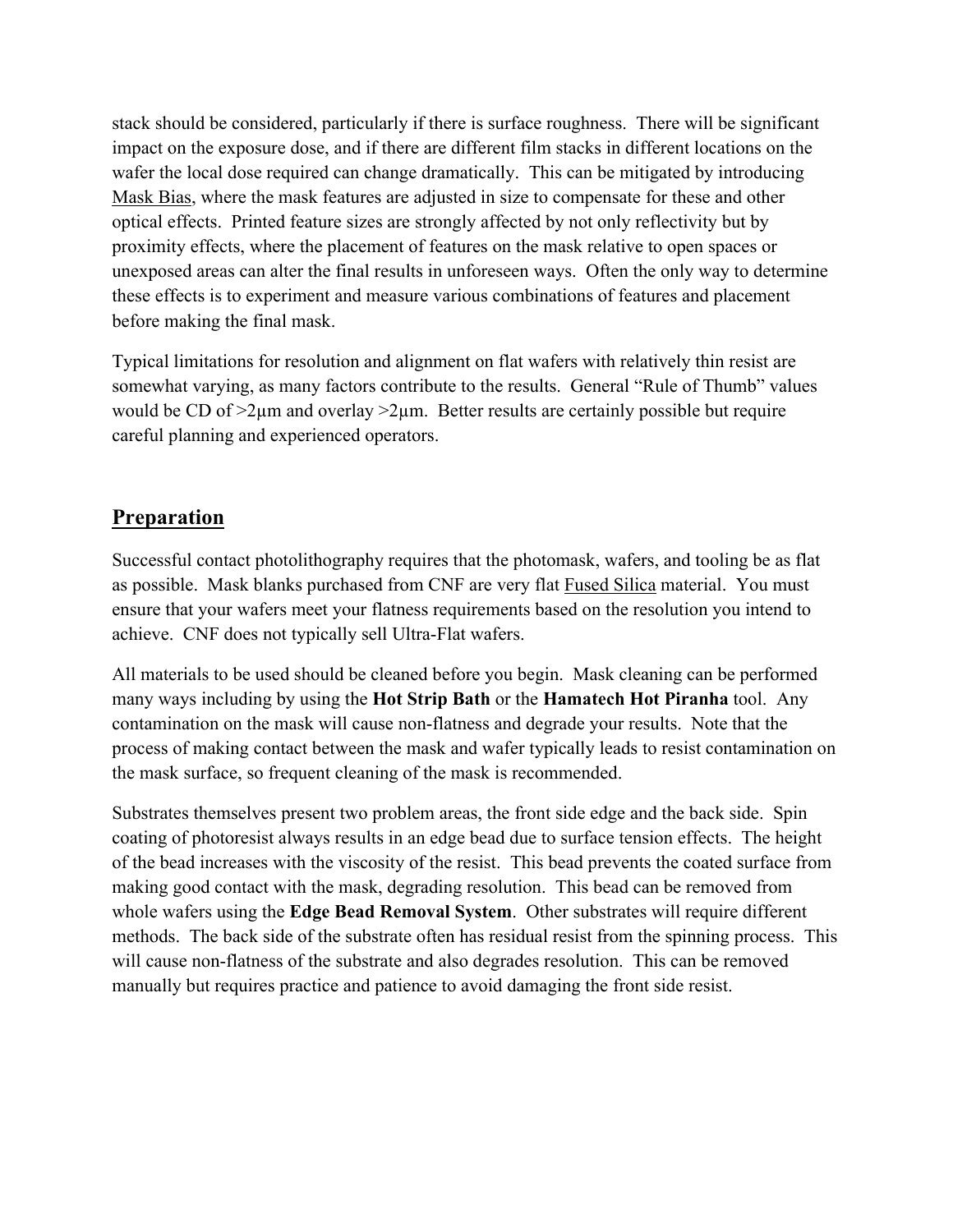# **Tools**

Selecting the best exposure tool for your process should not be too difficult in most cases. CNF currently has three contact photolithography tools, shown in the chart below.

| Tool                      | <b>ABM</b>                                                     | MJB4                                                     | MA/BA6                                                                         |
|---------------------------|----------------------------------------------------------------|----------------------------------------------------------|--------------------------------------------------------------------------------|
| Exposure<br>Wavelengths   | 405-365nm,<br>254nm, 220nm                                     | 405-365nm                                                | 405-365nm                                                                      |
| Substrate<br><b>Sizes</b> | Up to 200mm                                                    | Up to $100$ mm                                           | Up to $150$ mm                                                                 |
| Alignment<br>capabilities | Front side video<br>microscope,<br>Back side IR up<br>to $2$ " | Front side<br>microscope,<br>Back side IR up<br>to 100mm | Front side video<br>microscope,<br>Back side video<br>for 100mm to<br>$150$ mm |

### **CNF Mask Aligners**

Primary considerations are typically substrate size and exposure wavelength. All three tools can accommodate up to 100mm wafers, with the **ABM** and **MA/BA6** capable of 150mm wafers, and only the **ABM** capable of 200mm wafers. All three tools offer similar exposure wavelengths, with the **ABM** having the only DUV wavelength capabilities. Alignment is often a very important consideration. All three tools have front side alignment microscopes, but they have very different optics and available magnification abilities. All three have some type of back side alignment capability, but again they are all different with different mark requirements. You should investigate these options carefully.

### **Processing**

Consistent processing is critical to repeatable and successful results. Once a resist process has been established it must be carefully duplicated each time the process is performed if similar results are to be expected. Careful monitoring of resist thickness and the development process, as well as control of bake times and temperatures, must become a part of standard operation.